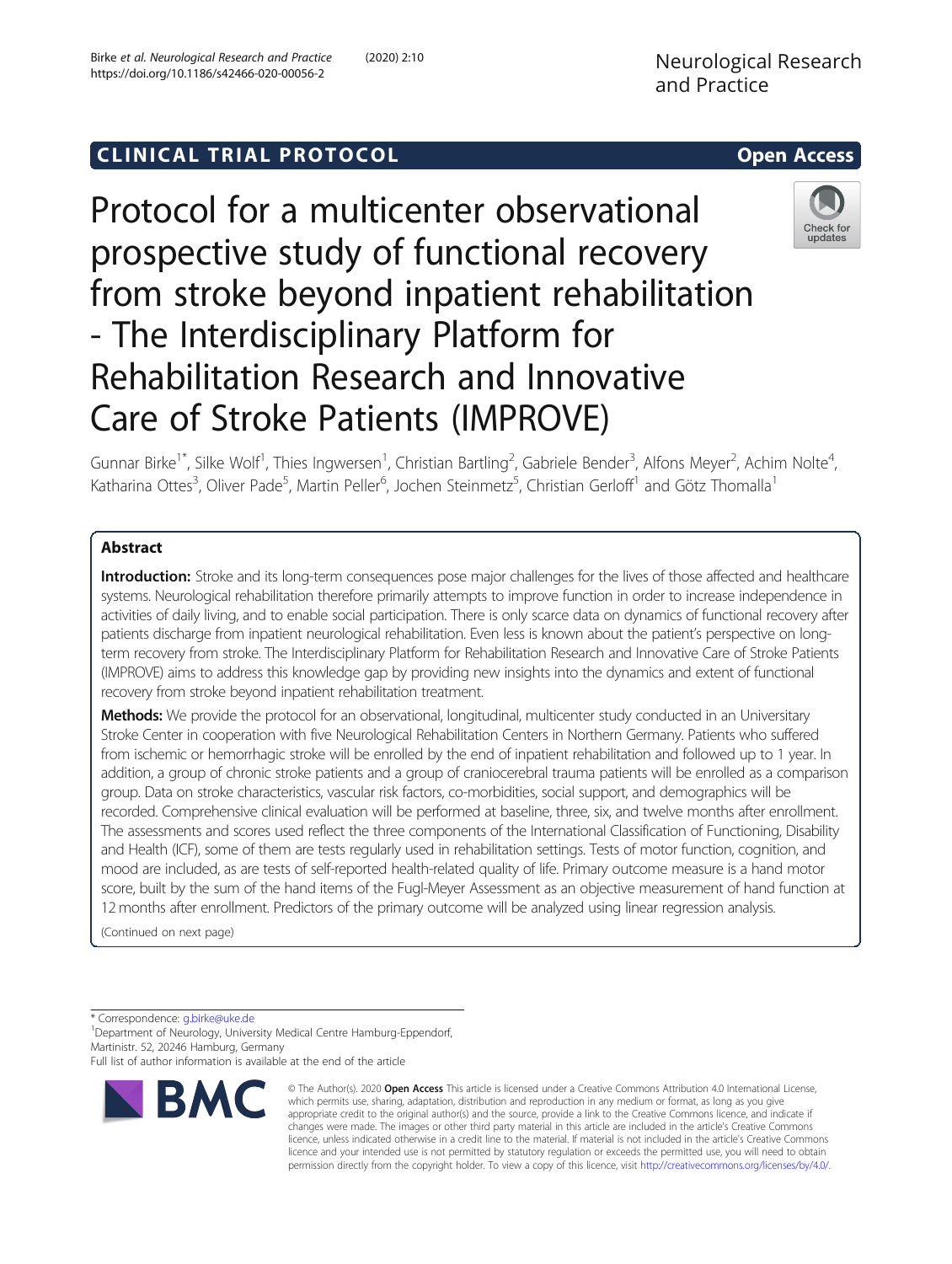#### (Continued from previous page)

Perspective: The results of IMPROVE will inform about the long-term dynamics of functional stroke recovery after patients' discharge from inpatient rehabilitation and will provide insights into the association of clinical and demographic factors with recovery of function.

Trial registration: The protocol is registered at ClinicalTrials.gov [\(NCT04119479\)](https://clinicaltrials.gov/ct2/show/NCT04119479).

Keywords: Stroke, Rehabilitation, Functional recovery, Hand motor function, International classification of functioning, Disability and health

# Introduction

Cerebrovascular diseases, such as stroke, are among the greatest challenges in healthcare [\[23](#page-6-0), [24\]](#page-6-0). In Germany, about 196,000 first-ever strokes occur every year. In addition, about 66,000 recurrent strokes take place [\[21](#page-6-0)]. In the context of the demographic development with an ageing population, the number of stroke patients is expected to increase significantly in the coming years [[14\]](#page-6-0). In parallel with the increasing incidence and decreasing mortality, however, it is above all the impairments caused by a stroke that are of great interest to health care practitioners and other health care actors [\[33,](#page-6-0) [41](#page-6-0)].

Stroke, the second leading cause of death worldwide, represents one of the main reasons for long-term disability [[45](#page-7-0)]. In high-income countries, stroke is even the most common cause of acquired impairment in adulthood, and some of those affected are confronted with dramatic changes in patients' everyday lives [\[17,](#page-6-0) [43](#page-7-0)]. Data on longterm disability and recovery after stroke vary widely and depend on various influencing factors, like age or type of stroke [\[6,](#page-6-0) [46](#page-7-0)]. However, motor impairments after stroke are found in about 80% of all cases [\[27\]](#page-6-0), which are associated with persisting disability and dependency in over 30% [\[12\]](#page-6-0).

The importance of neuro-rehabilitative research becomes obvious in regard to these numbers [\[5](#page-6-0)]. The main aim of neurological rehabilitation is to improve function and independence in activities of daily living, and to enable social participation [[12\]](#page-6-0). The understanding of rehabilitation must not only be based on the underlying disease mechanisms, but must above all be based on the consequences of the disease according to the International Classification of Functioning, Disability and Health [\[44](#page-7-0)]. This concept divides the disease consequences into three main areas: (a) damage to body functions and structure (e.g. paresis of the hand), (b) activity (e.g. learning activities, exercise of skills) and (c) participation (e.g. participation in professional and social life). In addition to pathophysiological classification, this system offers the possibility of classifying and specifically treating patients with regard to their functional state of health, the degree of limitation and their social effects.

Stroke research is often focused on the acute treatment phase as well as on the first weeks of rehabilitation – usually the phase of inpatient rehabilitation [[40\]](#page-6-0). Data on long-term disability and recovery after stroke is limited. Few studies have explored functionality based on the ICF conceptual model [\[38](#page-6-0)].

In stroke patients, a wide range of individual variability of recovery extent and rate can be observed clinically. However, it is still open which factors contribute to functional recovery. Detailed data describing the long-term development of stroke patients after being discharged from rehabilitation programs are rare. To date, it is not fully described how stable the effects of rehabilitation are and how much clinical improvement can be seen in the time period following inpatient rehabilitation, especially with regard to ICF functionality. Even less is known about the patients' perspective on long-term recovery from stroke.

This lack of data is also due to a missing link between research institutions and rehabilitation centers [\[19](#page-6-0), [39](#page-6-0)]. Therefore, the IMPROVE-platform was established as a research collaboration between an Universitary Stroke Center, i.e., the department of neurology at the University Medical Center Hamburg-Eppendorf (UKE) and five rehabilitation clinics, to address the mentioned questions in future research projects.

This first study of the IMPROVE platform is a multicenter observational prospective study to investigate the main factors influencing the functional recovery of stroke patients with regard to the ICF-dimensions in a long-term view with a focus on hand function.

### Methods

#### Aim of the study

The overall goal of this study is to identify and understand factors that influence the course of recovery following focal brain lesions within the framework of standard neurorehabilitation in Germany. In this observational longitudinal study, the long-term recovery processes of stroke patients will be investigated. The influence of motor function, cognition, care situation, depression, fatigue as well as information and knowledge about the disease on functional recovery, participation, autonomy and quality of life will be assessed. The assessment of motor function focuses on hand-function, which represents a crucial function for independence and participation in activities of daily living. The current state of subjective as well as objective parameters is surveyed. The development of hand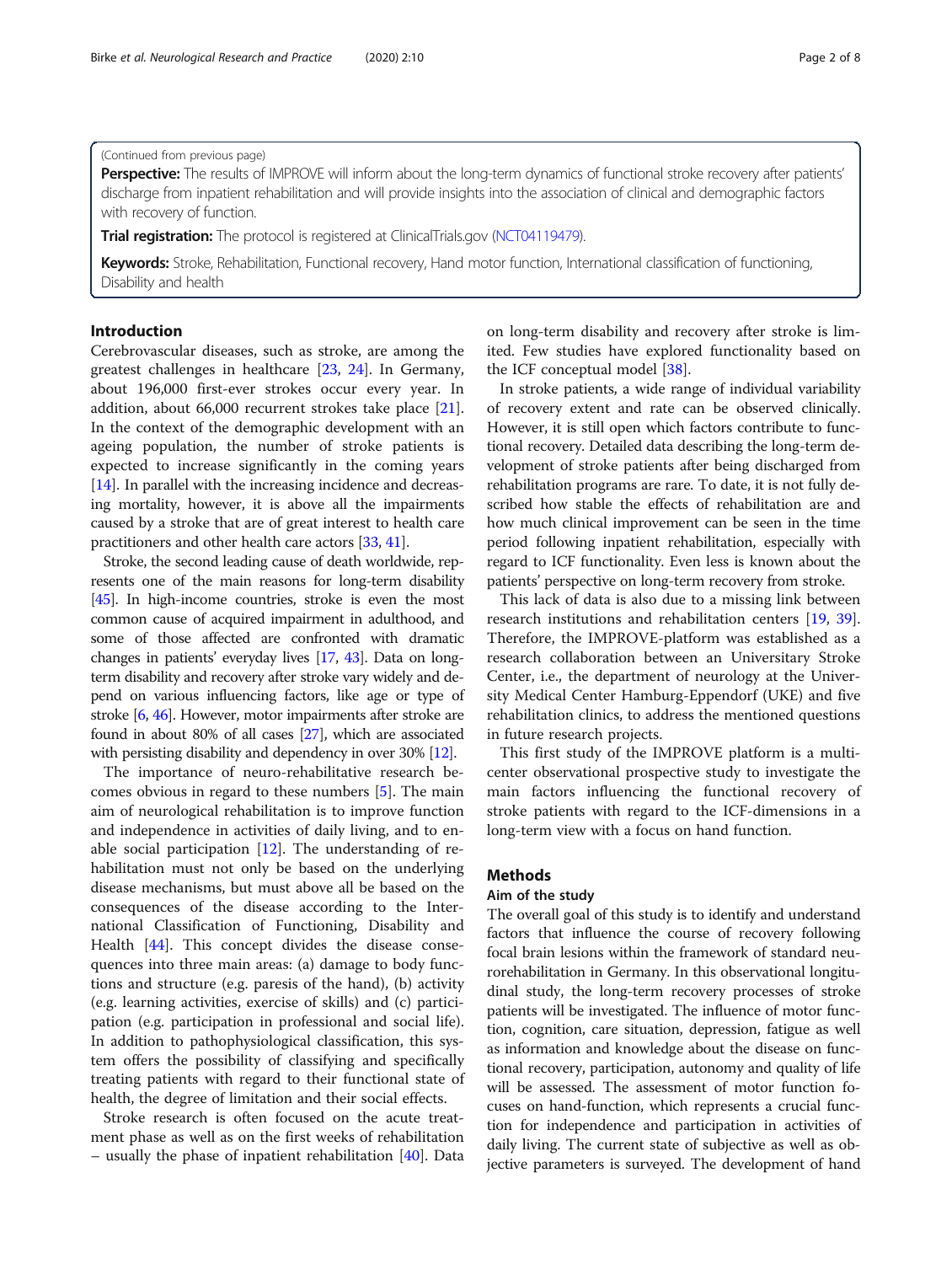function 1 year after rehabilitation and the main factors influencing it will be analyzed. Ideally, the results obtained can be used to identify opportunities and improvement potentials for future rehabilitation strategies. More targeted planning and individualized therapy courses could be results of this development.

# Study description and study design

IMPROVE is an observational, longitudinal, multicenter study in an Universitary Stroke Center and five rehabilitation centers in northern Germany (NCT04119479). The applied set of assessments includes self-reported outcome measures as well as objective scores representing the ICF dimensions body function and structure, activity and participation. Initial measures are conducted during the end of inpatient rehabilitation in the cooperating study centers. Follow-up examinations take place three, six and 12 months after inclusion (Fig. 1). Measures include standardized state of the art motor and cognitive function assessments carried out by trained health care specialists. In addition, questionnaires are provided covering a number of stroke specific health care topics. If available, routine magnetic resonance imaging data from the acute care phase is collected as well. Before inclusion, patients are informed thoroughly about the study structure and the ability to opt-out at any given point. Data collection is carried out according to European data protection law.

### The IMPROVE research platform

For this research project, rehabilitation centers suitable for implementation were sought and approached. The general study structure was discussed in preparatory meetings and developed together with the participating centers. In the first months of 2017, the last adjustments

to the study design were made, particularly with regard to the selection of assessors.

For the implementation in clinical everyday life of the rehabilitation clinics, an intensive exchange with the cooperation clinics took place via visits and various meetings. Task force meetings are hold, which are attended by one representative of each of the partner clinics. In addition, joint cooperation meetings involving the local medical study management and representatives of the therapy areas of all clinics are performed. At the same time, there are regular telephone and E-mail exchanges, covering individual questions and assessment contents. A monthly IM-PROVE newsletter is set up to inform all participants about current activities and the current recruitment status.

An initial standardized on-site training was given to the staff in each of the participating rehabilitation clinics, covering the topics inclusion, documentation, the exact performance of assessments and the exchange of data between the rehabilitation clinic and UKE. Only trained personnel are allowed to carry out the study in order to ensure a standardized implementation. A test run of one to two patients per clinic was initially carried out for quality assurance and in order to integrate the study into the processes of the clinics. If new members join the study team, they are also trained in the IMPROVE standards. An electronic Case Report Form is set up for the IMPROVE study. All follow-up examinations are carried out at the UKE by the same trained study team. In order to enable all patients to participate, travel costs are reimbursed or transport to the study center is organized.

# Study arms

Three groups are included in the study. Mainly subacute stroke patients with an ischemic or hemorrhagic stroke at

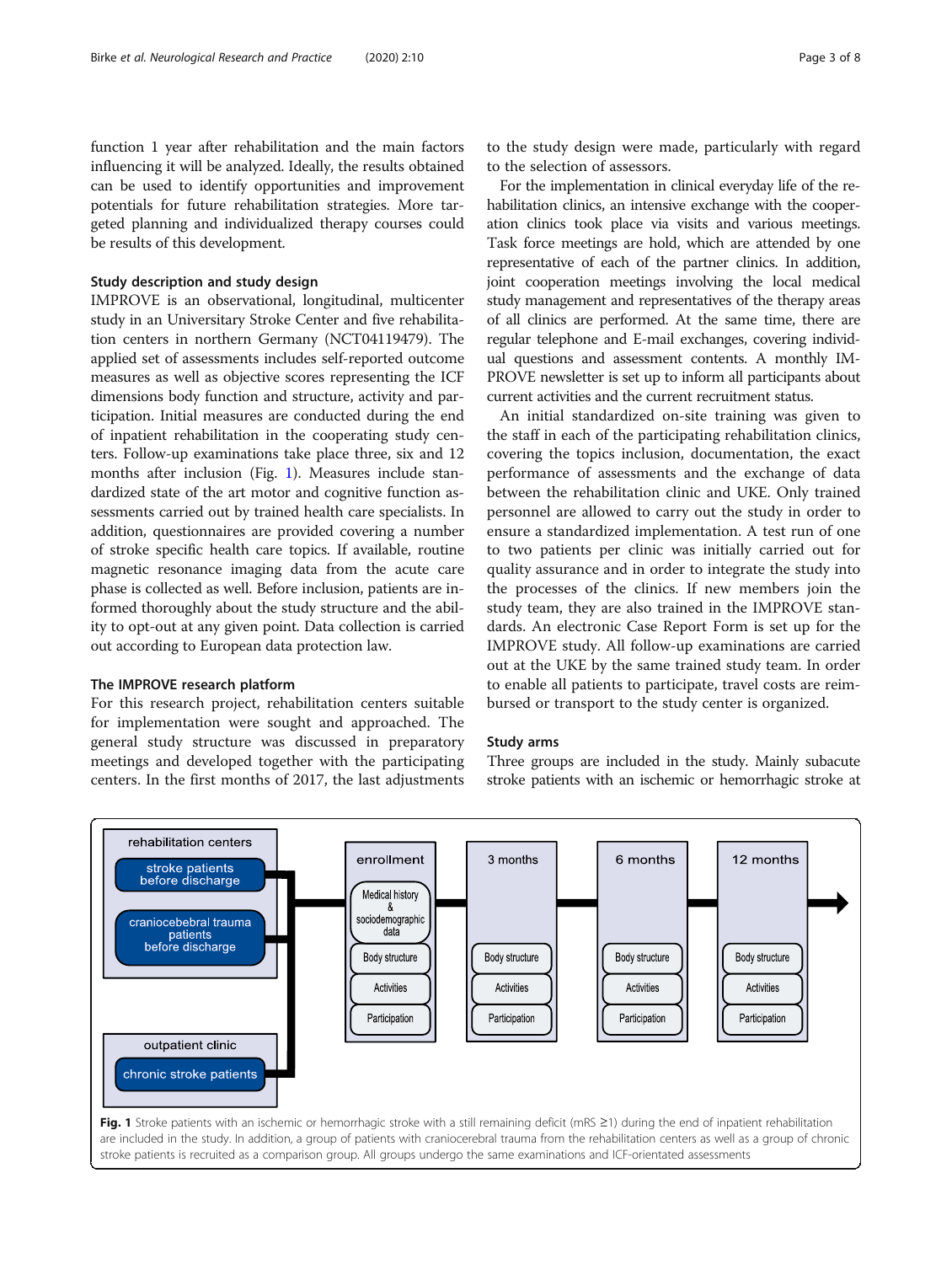<span id="page-3-0"></span>the end of their inpatient rehabilitation period. Only patients with a still remaining deficit are included. In one rehabilitation center, craniocerebral trauma patients at the end of the inpatient rehabilitation are recruited as a second group. Additionally, a cohort of chronic stroke patients is recruited by the post stroke clinic of the UKE Neurology department. The chronic stroke group as well as the group of craniocerebral trauma patients represent a comparison group. All groups undergo the same examinations.

# Eligibility criteria

Patients admitted to the cooperating rehabilitation centers following cerebral infarction and/or cerebral hemorrhage (ICD 10 I61-I69) are screened by a physician for eligibility. Patients from the rehabilitation centers are included at the end of rehabilitation phases C and D according to the criteria of the Bundesarbeitsgemeinschaft für Rehabilitation [[3\]](#page-5-0).

Inclusion criteria are:

- Ischemic or hemorrhagic stroke according to ICD 10 I61-I69
- Patients in or after completion of rehabilitation phases C and D according to BAR criteria
- Age  $\geq 18$
- Sufficient knowledge of German
- Existing declaration of consent
- Deficit still existing (modified Rankin score of at least 1 at inclusion)

Exclusion criteria are:

- Need for care prior stroke
- Subarachnoid hemorrhage, craniocerebral trauma, transient ischemic attack as primary diagnosis
- Severe pre-existing psychiatric disease
- Participation in follow-up examination not possible

For the chronic stroke group as well as the craniocerebral trauma group the same inclusion/exclusion criteria are applied. For the chronic stroke group patients are included in an outpatient setting after completing inpatient rehabilitation. For the craniocerebral trauma group patients with craniocerebral trauma (ICD 10 S06.1-S06.9) as a primary diagnosis are included.

# Sample size estimation

As this is an explorative observational study, no classical calculation of sample sizes is eligible. Based on the annual treatment numbers of the participating clinics, an initial estimate of 300 inclusions was made. Eighteen months after the beginning of the study we performed a sample size calculation based on the available data on recovery of the hand function in the Stroke Impact Scale (SIS) and the dropout rate of the patients included until then. Based on these data we estimated that we would need  $N = 225$  to be able to identify a difference with Cohens  $d = 0.3$ . The recruitment goal could be reduced to 225 patients.

# Outcome measures

The primary outcome measure is a hand motor score built by the sum of the hand items of the Fugl-Meyer upper limb motor score as an objective measurement of hand function after 1 year [\[15](#page-6-0)]. This subdomain covers seven performance tasks rated in a three-point scale from  $0 =$  cannot perform,  $1 =$  performs partially and  $2 =$  performs fully. The seven tasks include Finger flexion (1), Finger extension (2), Extension of metocarpophalangeal joints, flexion of proximal and distal interphalangeal joints (3), Thumb adduction (4), Thumb opposition (5), Grasp cylinder (6), Grasp tennis ball (7). The maximal possible score is 14.

Table 1 Assessments used in the study reflecting the component body structure of the International Classification of Functioning, Disability and Health

| Body structure                                |                                                                                                                                                                                                                                                                         |
|-----------------------------------------------|-------------------------------------------------------------------------------------------------------------------------------------------------------------------------------------------------------------------------------------------------------------------------|
| National Institutes of<br>Health Stroke Scale | The National Institute of Health Stroke Scale<br>is a score system to quantify the impairment<br>caused by a stroke. The sum of the values<br>from the investigations results in a<br>maximum of 42 points. The higher the<br>score, the more extensive the stroke [7]. |
| Fugl-Meyer Assessment<br>(upper extremity)    | The section motor function of upper limb<br>is one of five domains, a three-point scale<br>is used for rating performance as $0 =$ cannot<br>perform, 1 = performs partially and<br>2 = performs fully, maximal possible score:<br>66 points [15].                      |
| Grip and pinch strength                       | A dynamometer is used to measure grip<br>strength and a pinch gauge to measure<br>pinch force.                                                                                                                                                                          |
| Montreal Cognitive<br>Assessment              | The Montreal Cognitive Assessment is a<br>screening assessment for detecting<br>cognitive impairment, a maximum of 30<br>points (no restrictions) can be achieved [30].                                                                                                 |
| Line Bisection Test                           | The line bisection test is a test to detect<br>the presence of unilateral spatial neglect.<br>To complete the test, the middle of<br>several horizontal lines is estimated<br>and marked [1, 2].                                                                        |
| <b>Bells Test</b>                             | The Bells test is a cancellation task used<br>for quantitative and qualitative evaluation<br>of visual neglect. Patients are asked to<br>find bells that are distributed pseudo-<br>randomly among distractive stimuli [16].                                            |
| Aphasia Test                                  | Standardized test for differential diagnosis<br>Aphasia - no aphasia [26].                                                                                                                                                                                              |
| Apraxia Screen of TULIA                       | The Apraxia Screen from TULIA is a short<br>assessment to diagnose apraxia with 12<br>hand movements, dichotomous scale:<br>$0 =$ not fulfilled. $1 =$ fulfilled motion task<br>based on the comprehensive standardized<br>Test for Upper-Limp Apraxia (TULIA) [42].    |
| ASKU self-efficacy<br>short form              | A 3-items scale for the measurement of<br>self-efficacy [4].                                                                                                                                                                                                            |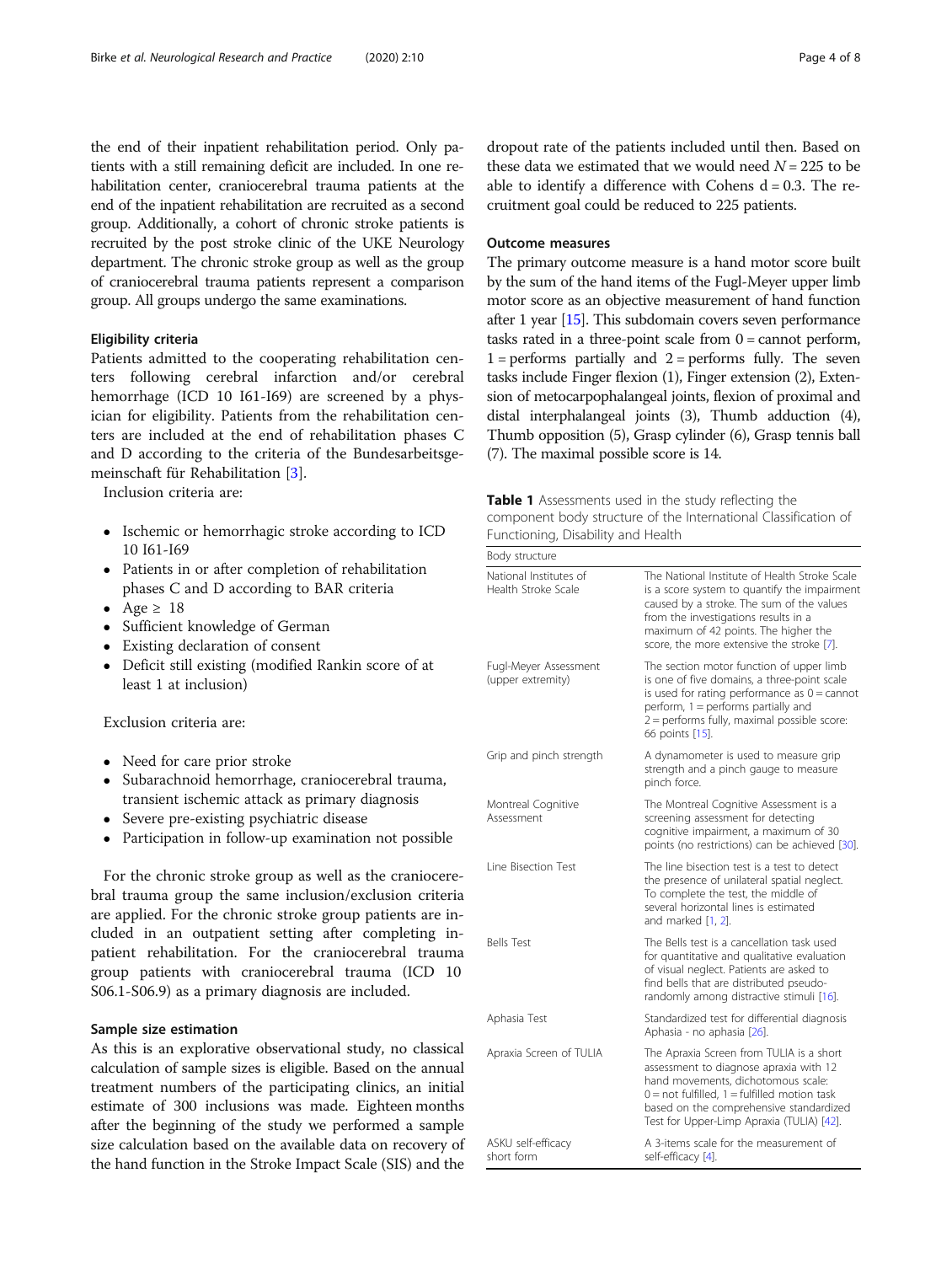Further outcome measures include assessments and scores that are regularly used in rehabilitation settings and are designed to reflect the three components of the International Classification of Functioning, Disability and Health (Tables [1,](#page-3-0) 2 and 3).

In addition, medical history is recorded at each examination time point. Questionnaires about health care structure (ZAPA) [\[36](#page-6-0)], level of information and information needs and sociodemographic information [\[18\]](#page-6-0) are included.

Certain data regarding sociodemographic information and clinical characteristics of stroke are collected at the first examination. Questionnaires which are just applicable for patients, which have left the hospital environment (like the SIS) are added to the assessments starting from the first follow-up after 3 months.

| <b>Table 2</b> Assessments used in the study reflecting the |  |
|-------------------------------------------------------------|--|
| component activities of the International Classification of |  |
| Functioning, Disability and Health                          |  |

| <b>Activities</b>                                 |                                                                                                                                                                                                                                                                     |
|---------------------------------------------------|---------------------------------------------------------------------------------------------------------------------------------------------------------------------------------------------------------------------------------------------------------------------|
| modified Rankin Scale                             | The modified Rankin scale (mRS)<br>is a standardized measure that<br>describes the extent of disability<br>after a stroke. It ranges from $0 = no$<br>symptoms to $6 =$ death due to<br>stroke [8, 34].                                                             |
| Timed Up and Go Test                              | The Timed "Up and Go" test is a<br>clinical test to assess a patient's<br>mobility and risk of falling [32].                                                                                                                                                        |
| Nine Hole Peg Test                                | The Nine Hole Peg Test is a timed<br>measure of fine manual dexterity<br>where the patient is instructed to<br>first take nine pegs out of a container<br>and subsequently place them back<br>into the empty holes of the container<br>as quickly as possible [29]. |
| <b>Barthel Index</b>                              | The Barthel Index is an ordinal scale that<br>accounts for the patient's autonomy and<br>need for care. It covers essential activities<br>of daily living and ranges from 0<br>(total dependency) to 100 (independent)<br>$[37, 28]$ .                              |
| Fatigue scale for motor<br>function and cognition | Fatigue scale for motor and cognitive<br>functions, an assessment of fatigue,<br>containing two subscales (mental and<br>physical fatigue), ranging from 20 = no<br>fatigue at all to $100$ = severest grade of<br>fatique [31].                                    |
| ICHOM-Ouestionnaire                               | A standard Set of Patient-reported<br>Outcome Measurements for stroke from<br>The International Consortium for Health<br>Outcomes Measurements including the<br>PROMIS-10 [35].                                                                                     |
| AUDIT C                                           | The Alcohol Use Disorders Identification<br>Test (AUDIT) alcohol consumption<br>questions. A Screening Test for Problem<br>Drinking [9].                                                                                                                            |
| Fagerström Test                                   | A 6-items questionnaire for nicotine<br>dependence [13].                                                                                                                                                                                                            |

| <b>Table 3</b> Assessments used in the study reflecting the     |  |
|-----------------------------------------------------------------|--|
| components participation of the International Classification of |  |
| Functioning, Disability and Health                              |  |

| Participation                                                  |                                                                                                                                                                                                                                                                                                                                                                      |  |
|----------------------------------------------------------------|----------------------------------------------------------------------------------------------------------------------------------------------------------------------------------------------------------------------------------------------------------------------------------------------------------------------------------------------------------------------|--|
| Stroke impact scale (SIS)                                      | Measurement of subjective stroke-<br>specific health status, 64 items in eight<br>domains, domain scores range between<br>0 and 100, with higher scores represent<br>better health status [11]. Since this<br>questionnaire includes questions about<br>stroke impact in the last 4 weeks, it is<br>applicable starting from the first follow-<br>up after 3 months. |  |
| Index for measuring<br>restrictions on participation<br>(IMET) | The Index of measurement of<br>participation restrictions (IMET) records<br>patient-related participation as a self-<br>evaluation tool, on a scale from $0 = no$<br>impairment to $10 = no$ more activity<br>possible [10].                                                                                                                                         |  |
| Patient Health Questionnaire 4                                 | The Patient Health Ouestionnaire 4 is<br>a screening tool for diagnosing<br>depression and includes questions<br>on the nine DSM-IV criteria for the<br>diagnosis of major depression [25].                                                                                                                                                                          |  |
| Patient reported health<br>status (EQ-5D)                      | The EQ-5D questionnaire is a<br>standardized, generic measure of<br>health-related quality of life. It is a<br>self-administered questionnaire [22, 20].                                                                                                                                                                                                             |  |
| Return to work                                                 | A questionnaire developed by the<br>research group (including questions<br>on occupation and lifestyle).                                                                                                                                                                                                                                                             |  |
| 7APA                                                           | Questionnaire assessing satisfaction<br>with outpatient care with focus on<br>patient participation [36].                                                                                                                                                                                                                                                            |  |

If available, magnetic resonance imaging from the acute phase are acquired and stroke volume and location is analyzed using semi-automatic segmentation software.

# **Contacts**

The study is conducted as a multicenter study by the Department of Neurology of the University Medical Center Hamburg-Eppendorf in collaboration with the departments for neurological rehabilitation of RehaCentrum Hamburg, MEDICLIN Klinikum Soltau, Klinikum Bad Bramstedt, VAMED Klinik Geesthacht and VAMED Rehaklinik Damp. The study is funded by the University Medical Center Hamburg-Eppendorf and the Deutsche Rentenversicherung Nord.

# Perspective

While stroke rehabilitation research often focuses on the acute treatment phase and the time period of inpatient rehabilitation, we designed a study to investigate the long-term development of stroke patients after discharge from the rehabilitation clinic. Recruitment to the study was started in July 2017. The estimated primary completion date is July 2020.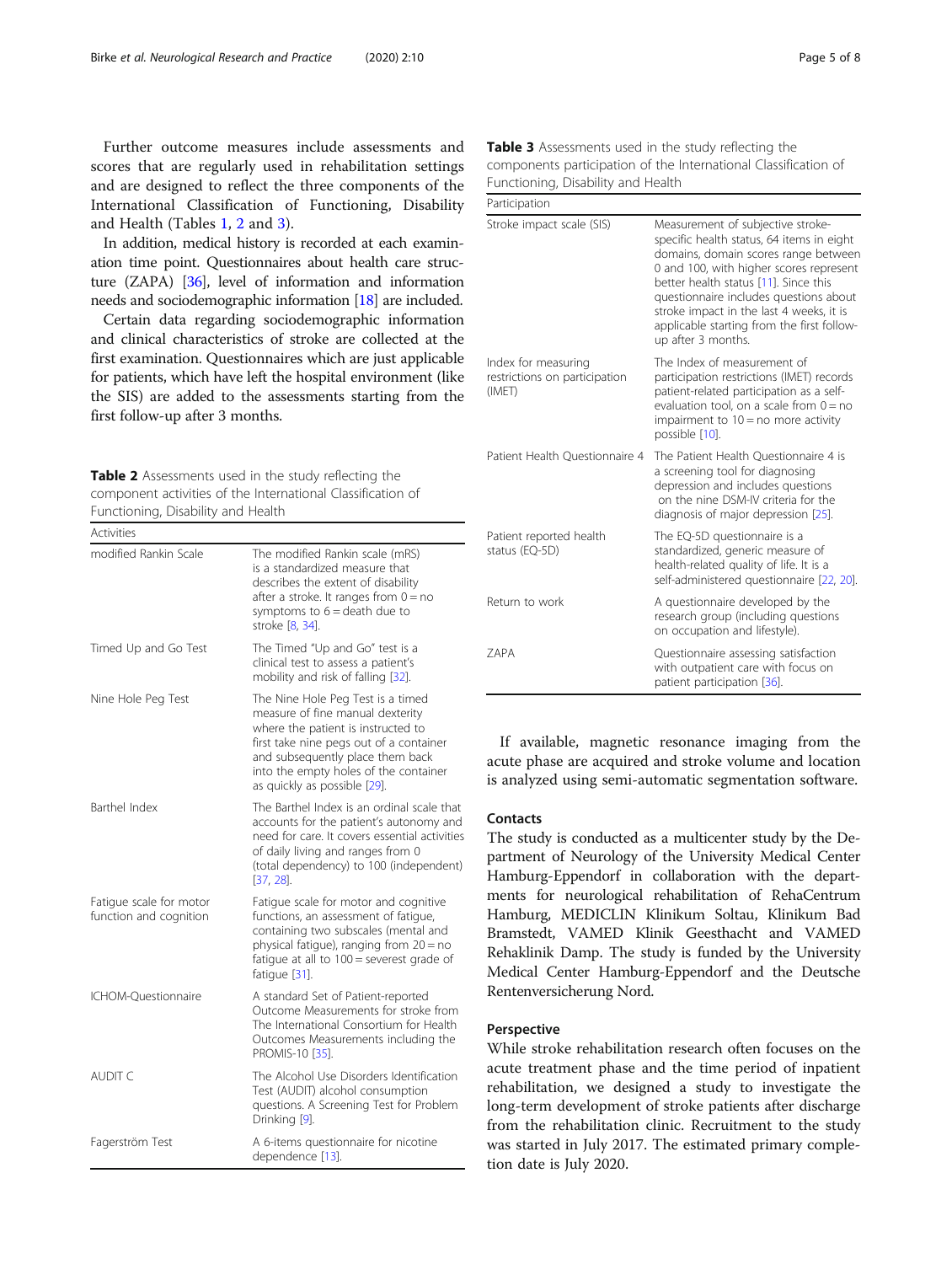<span id="page-5-0"></span>The data of this study will provide an insight into the long-time course of stroke rehabilitation. The data collected have the potential to identify factors that influence recovery from stroke in the long term. This can be the basis for further treatment improvements in stroke rehabilitation by addressing potentially unknown factors and thus individualize therapy paths.

Besides that, investigating the long-term course of chronic stroke patients will give an important information about the recovery potential of these patients in a standard care setting. Quality of life at the end of the rehabilitation as well as changes in quality of life over 1 year will be investigated. Data on patients' stroke-related health literacy and information needs over 1 year will be analyzed.

Overall, this study can contribute to a better understanding of the long-term course of stroke patients, thereby help health professionals dealing with stroke with an earlier prognosis and maybe provide data for patient-individualized treatment-protocols in the future.

With this study, the IMPROVE-Platform is established as an interdisciplinary platform for rehabilitation research for stroke patients. This first study addressing the actual practice of neurorehabilitation will be the basis for building new research hypotheses, which than can be tested in future studies within the IMPROVE-Platform. This platform connects experts from research and clinical practice of neurorehabilitation and thereby forms a network to build up future research projects in the area of neurorehabilitation.

#### Abbreviations

IMPROVE : The Interdisciplinary Platform for Rehabilitation Research and Innovative Care of Stroke Patients; ICF: International Classification of Functioning, Disability and Health; mRS: Modified Rankin Scale; UKE: University Medical Center Hamburg-Eppendorf; ICD: International Classification of Diseases; BAR: Bundesarbeitsgemeinschaft für Rehabilitation; SIS: The Stroke Impact Scale; ZAPA: Questionnaire assessing satisfaction with outpatient care with focus on patient participation - "Fragebogen zur Zufriedenheit in der ambulanten Versorgung – Schwerpunkt Patientenbeteiligung (ZAPA)"; TULIA: Test for Upper-Limb Apraxia; ASKU: Short scale for the measurement of self-efficacy – "Allgemeine Selbstwirksamkeit Kurzskala"; ICHOM: The International Consortium for Health Outcomes Measurements; PROMIS-10: Patient-reported Outcomes Measurements Information System 10-Question Short Form; AUDIT C: Alcohol Use Disorders Identification Test; SIS: Stroke impact scale; IMET: The Index of measurement of participation restrictions; EQ-5D: European Quality of Life 5 Dimensions

#### Acknowledgements

Not applicable.

#### Authors' contributions

GBi contributed to the planning of the study, acquisition of data and wrote the manuscript; SW and TI contributed to the planning of the study, acquisition of data and revised the manuscript critically for important intellectual content; CB, GBe, AM, AN, KO, OP, MP and JS contributed to acquisition of data and revised the manuscript critically for important intellectual content; GT and CG conceptualized the study, drafted the study design and revised the manuscript critically for important intellectual content; All authors approved the final version and take responsibility for the accuracy and integrity of the study.

#### Funding

The study is funded by the University Medical Center Hamburg-Eppendorf and the Deutsche Rentenversicherung Nord.

#### Availability of data and materials

The data will be deposited on a protected server of the University Medical Centre Hamburg-Eppendorf. Access is strongly regulated even for study personnel. Owing to the difficulty of de-identification (routine care, qualitative data, etc.), individual participant data will not be shared publicly. Upon reasonable request that includes a methodologically sound proposal for the usage of data that is also approved by the responsible review committee data may be shared.

#### Ethics approval and consent to participate

The study is carried out following the Helsinki Declaration of the World Medical Association and according to the principles of good clinical and good scientific practice. Study participation is voluntary and can be withdrawn at any time. Written informed consent will be obtained prior to participation, if applicable. Patients will be fully informed about aims, procedures, data collection and the use of collected data in this study. Rejecting participation has no negative consequences for patients. No foreseeable risk results from participating. No compassionate use is carried out. No invasive intervention is conducted. This study is registered at clinicaltrial.gov (NCT04119479). Principles of data protection will be kept. Approval of the local ethics committee (ethical boards of the medical associations Hamburg, Schleswig-Holstein, Niedersachsen) has been obtained (Approval: PV5483). The results of this study will be disseminated via peerreviewed journals. Deviations from protocol, i.e. inclusion, recruitment and procedure will be discussed.

#### Consent for publication

Not applicable.

#### Competing interests

GBi, SW, TI, CB, Gbe, AM, AN, KO, OP, MP, JS have no conflict of interest. CG reports personal fees from Amgen, Bayer Vital, Bristol-Myers Squibb, Boehringer Ingelheim, Sanofi Aventis, Abbott, and Prediction Biosciences outside the submitted work. GT reports receiving consulting fees from Acandis, grant support, and lecture fees from Bayer, lecture fees from Boehringer Ingelheim, Bristol-Myers Squibb/Pfizer, and Daiichi Sankyo, and consulting fees and lecture fees from Stryker outside the submitted work.

#### Author details

<sup>1</sup>Department of Neurology, University Medical Centre Hamburg-Eppendorf Martinistr. 52, 20246 Hamburg, Germany. <sup>2</sup>MediClin Klinikum Soltau, Oeninger Weg 59, 29614 Soltau, Germany. <sup>3</sup>RehaCentrum Hamburg GmbH, Martinistraße 66, 20246 Hamburg, Germany. <sup>4</sup>VAMED Klinik Geesthacht Johannes-Ritter-Straße 100, 21502 Geesthacht, Germany. <sup>5</sup>Klinikum Bad Bramstedt, Klinik für Neurologische Rehabilitation, Oskar-Alexander-Straße 26, 24576 Bad Bramstedt, Germany. <sup>6</sup>VAMED Rehaklinik Damp, Seute-Deern-Ring 30, 24351 Damp, Germany.

## Received: 6 February 2020 Accepted: 11 March 2020 Published online: 06 April 2020

#### References

- 1. Azouvi, P., Bartolomeo, P., Beis, J.-M., Perennou, D., Pradat-Diehl, P., & Rousseaux, M. (2006). A battery of tests for the quantitative assessment of unilateral neglect. Restorative Neurology and Neuroscience, 24(4–6), 273–285.
- 2. Azouvi, P., Samuel, C., Louis-Dreyfus, A., Bernati, T., Bartolomeo, P., Beis, J. M., et al. (2002). Sensitivity of clinical and behavioural tests of spatial neglect after right hemisphere stroke. Journal of Neurology, Neurosurgery, and Psychiatry, 73(2), 160–166.
- 3. BAR (1998): Arbeitshilfe für die Rehabilitation von Schlaganfallpatienten. Schriftenreihe der Bundesarbeitsgemeinschaft für Rehabilitation (Heft 4). Available online at [https://www.bar-frankfurt.de/fileadmin/dateiliste/\\_](https://www.bar-frankfurt.de/fileadmin/dateiliste/_publikationen/reha_grundlagen/pdfs/Arbeitshilfe_Schlaganfall.pdf) [publikationen/reha\\_grundlagen/pdfs/Arbeitshilfe\\_Schlaganfall.pdf.](https://www.bar-frankfurt.de/fileadmin/dateiliste/_publikationen/reha_grundlagen/pdfs/Arbeitshilfe_Schlaganfall.pdf)
- 4. Beierlein, C., Kovaleva, A., Kemper, C. J., & Rammstedt, B. (2012). ASKU Allgemeine Selbstwirksamkeit Kurzskala. With assistance of Leibniz Institut für Psychologische Information und Dokumentation (ZPID).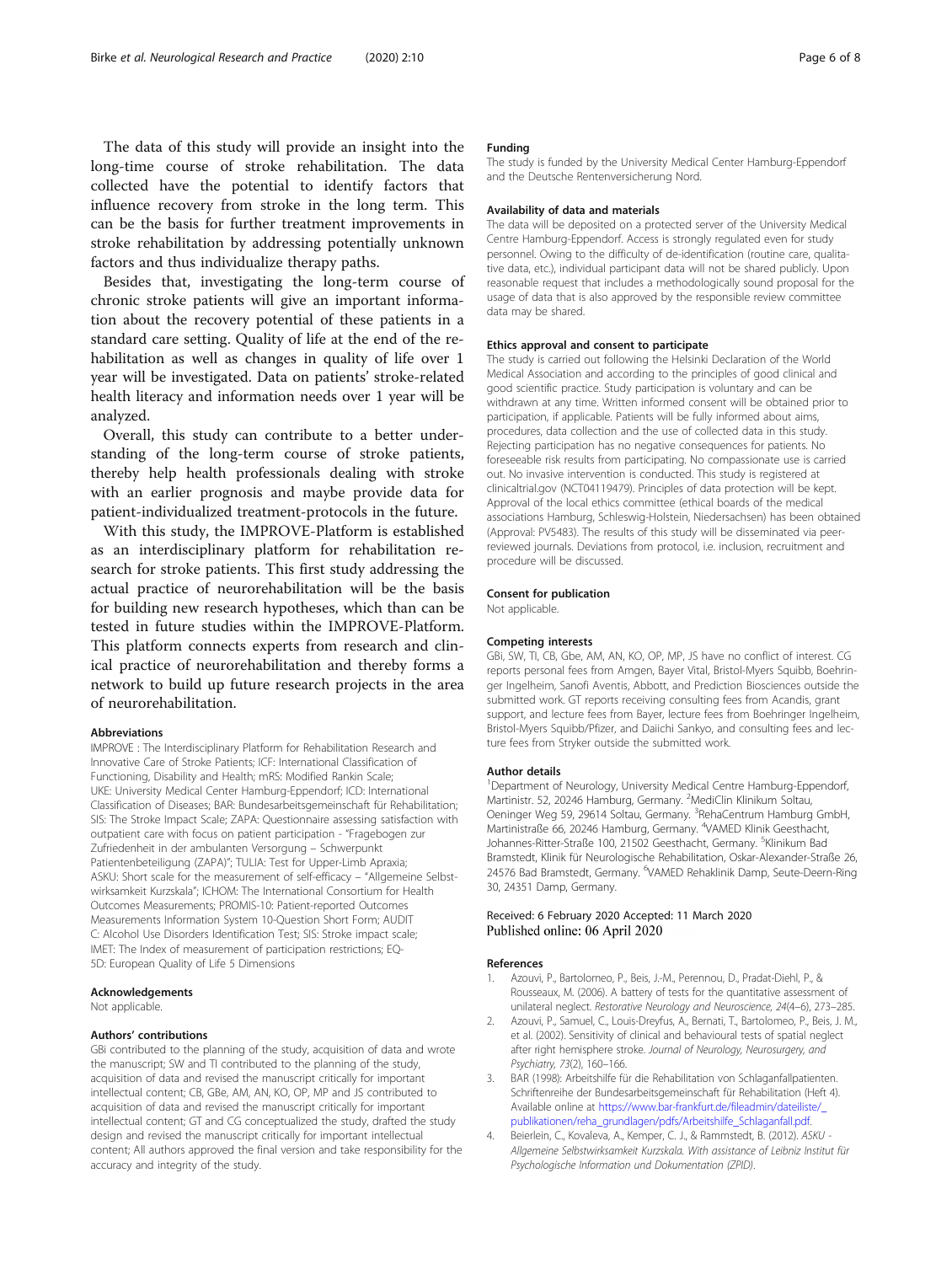- <span id="page-6-0"></span>5. Bernhardt, J., Borschmann, K., Boyd, L., Thomas Carmichael, S., Corbett, D., Cramer, S. C., et al. (2016). Moving rehabilitation research forward: Developing consensus statements for rehabilitation and recovery research. International journal of stroke : official journal of the International Stroke Society, 11(4), 454–458. <https://doi.org/10.1177/1747493016643851>.
- 6. Boyd, L. A., Hayward, K. S., Ward, N. S., Stinear, C. M., Rosso, C., Fisher, R. J., et al. (2017). Biomarkers of stroke recovery: Consensus-based Core recommendations from the stroke recovery and rehabilitation roundtable. Neurorehabilitation and Neural Repair, 31(10–11), 864–876. [https://doi.org/10.](https://doi.org/10.1177/1545968317732680) [1177/1545968317732680](https://doi.org/10.1177/1545968317732680).
- 7. Brott, T., Adams, H. P., Olinger, C. P., Marler, J. R., Barsan, W. G., Biller, J., et al. (1989). Measurements of acute cerebral infarction: A clinical examination scale. Stroke, 20(7), 864–870. <https://doi.org/10.1161/01.str.20.7.864>.
- Bruno, A., Shah, N., Lin, C., Close, B., Hess, D. C., Davis, K., et al. (2010). Improving modified Rankin scale assessment with a simplified questionnaire. Stroke, 41(5), 1048–1050. [https://doi.org/10.1161/STROKEAHA.](https://doi.org/10.1161/STROKEAHA.109.571562) [109.571562.](https://doi.org/10.1161/STROKEAHA.109.571562)
- 9. Bush, K., Kivlahan, D. R., McDonell, M. B., Fihn, S. D., & Bradley, K. A. (1998). The AUDIT alcohol consumption questions (AUDIT-C): An effective brief screening test for problem drinking. Ambulatory care quality improvement project (ACQUIP). Alcohol Use Disorders Identification Test. Archives of Internal Medicine, 158(16), 1789–1795. [https://doi.org/10.1001/archinte.158.16.1789.](https://doi.org/10.1001/archinte.158.16.1789)
- 10. Deck, R., Mittag, O., Hüppe, A., Muche-Borowski, C., & Raspe, H. (2007). Index zur Messung von Einschränkungen der Teilhabe (IMET) - Erste Ergebnisse eines ICF-orientierten Assessmentinstruments (Vol. 76, pp. 113–120).
- 11. Duncan, P. W., Wallace, D., Lai, S. M., Johnson, D., Embretson, S., & Laster, L. J. (1999). The stroke impact scale version 2.0. Evaluation of reliability, validity, and sensitivity to change. Stroke, 30(10), 2131–2140. [https://doi.org/10.1161/](https://doi.org/10.1161/01.str.30.10.2131) [01.str.30.10.2131](https://doi.org/10.1161/01.str.30.10.2131).
- 12. Dworzynski, K., Ritchie, G., & Playford, E. D. (2015). Stroke rehabilitation: Long-term rehabilitation after stroke. Clinical Medicine, 15(5), 461–464. [https://doi.org/10.7861/clinmedicine.15-5-461.](https://doi.org/10.7861/clinmedicine.15-5-461)
- 13. Fagerström, K. (2012). Determinants of tobacco use and renaming the FTND to the Fagerstrom test for cigarette dependence. Nicotine & Tobacco Research : official journal of the Society for Research on Nicotine and Tobacco, 14(1), 75–78. <https://doi.org/10.1093/ntr/ntr137>.
- 14. Foerch, C., Misselwitz, B., Sitzer, M., Steinmetz, H., & Neumann-Haefelin, T. (2008). The projected burden of stroke in the German federal state of Hesse up to the year 2050. Deutsches Arzteblatt International, 105(26), 467–473. [https://doi.org/10.3238/arztebl.2008.0467.](https://doi.org/10.3238/arztebl.2008.0467)
- 15. Fugl-Meyer, A. R., Jääskö, L., Leyman, I., Olsson, S., & Steglind, S. (1975). The post-stroke hemiplegic patient. 1. A method for evaluation of physical performance. Scandinavian Journal of Rehabilitation Medicine, 7(1), 13–31.
- 16. Gauthier, L., Dehaut, F., & Joanette, Y. (1989). The bells test: a quantitative and qualitative test for visual neglect.
- 17. Go, A. S., Mozaffarian, D., Roger, V. L., Benjamin, E. J., Berry, J. D., Blaha, M. J., et al. (2014). Heart disease and stroke statistics--2014 update: A report from the American Heart Association. Circulation, 129(3), e28–e292. [https://doi.](https://doi.org/10.1161/01.cir.0000441139.02102.80) [org/10.1161/01.cir.0000441139.02102.80](https://doi.org/10.1161/01.cir.0000441139.02102.80).
- 18. Hanefeld, U., & Hoffmeyer-Zlotnik, J. H. P. (2010). Demographische Standards. Ausgabe 2010. 5., überarb. und erw. Aufl. Wiesbaden: Statistisches Bundesamt (Statistik und Wissenschaft, 17).
- 19. Hempler, I., Woitha, K., Thielhorn, U., & Farin, E. (2018). Post-stroke care after medical rehabilitation in Germany: a systematic literature review of the current provision of stroke patients. BMC Health Services Research, 18(1), 468. <https://doi.org/10.1186/s12913-018-3235-2>.
- 20. Herdman, M., Gudex, C., Lloyd, A., Janssen, M., Kind, P., Parkin, D., et al. (2011). Development and preliminary testing of the new five-level version of EQ-5D (EQ-5D-5L). Quality of life research : an international journal of quality of life aspects of treatment, care and rehabilitation, 20(10), 1727–1736. [https://doi.org/10.1007/s11136-011-9903-x.](https://doi.org/10.1007/s11136-011-9903-x)
- 21. Heuschmann, P., Busse, O., Wagner, M., Endres, M., Villringer, A., Röther, J., et al. (2010). Schlaganfallhäufigkeit und Versorgung von Schlaganfallpatienten in Deutschland. Akt Neurol, 37(07), 333–340. [https://](https://doi.org/10.1055/s-0030-1248611) [doi.org/10.1055/s-0030-1248611.](https://doi.org/10.1055/s-0030-1248611)
- 22. Janssen, M. F., Pickard, A. S., Golicki, D., Gudex, C., Niewada, M., Scalone, L., et al. (2013). Measurement properties of the EQ-5D-5L compared to the EQ-5D-3L across eight patient groups: A multi-country study. Quality of Life Research : An International Journal of Quality of Life Aspects of Treatment, Care and Rehabilitation, 22(7), 1717–1727. [https://doi.org/10.1007/s11136-](https://doi.org/10.1007/s11136-012-0322-4) [012-0322-4](https://doi.org/10.1007/s11136-012-0322-4).
- 23. Kotseva, K., Gerlier, L., Sidelnikov, E., Kutikova, L., Lamotte, M., Amarenco, P., & Annemans, L. (2019). Patient and caregiver productivity loss and indirect costs associated with cardiovascular events in Europe. European Journal of Preventive Cardiology, 26(11), 1150–1157. [https://doi.org/10.1177/](https://doi.org/10.1177/2047487319834770) [2047487319834770](https://doi.org/10.1177/2047487319834770).
- 24. Krishnamurthi, R. V., Feigin, V. L., Forouzanfar, M. H., Mensah, G. A., Connor, M., Bennett, D. A., et al. (2013). Global and regional burden of first-ever ischaemic and haemorrhagic stroke during 1990–2010: Findings from the global burden of disease study 2010. The Lancet Global Health, 1(5), e259– e281. [https://doi.org/10.1016/S2214-109X\(13\)70089-5](https://doi.org/10.1016/S2214-109X(13)70089-5).
- 25. Kroenke, K., Spitzer, R. L., Williams, J. B. W., & Löwe, B. (2009). An ultra-brief screening scale for anxiety and depression: The PHQ-4. Psychosomatics, 50(6), 613–621. [https://doi.org/10.1016/S0033-3182\(09\)70864-3](https://doi.org/10.1016/S0033-3182(09)70864-3).
- 26. Kroker, C. (2006). Aphasie-Schnelltest (AST). Ein standardisierter Test für die Differentialdiagnose ; Aphasie - keine Aphasie - Dysarthrie in der Akutphase (3rd ed.). Idstein: Schulz-Kirchner (Das Gesundheitsforum).
- 27. Langhorne, P., Coupar, F., & Pollock, A. (2009). Motor recovery after stroke: A systematic review. The Lancet Neurology, 8(8), 741-754. [https://doi.org/10.](https://doi.org/10.1016/S1474-4422(09)70150-4) [1016/S1474-4422\(09\)70150-4.](https://doi.org/10.1016/S1474-4422(09)70150-4)
- 28. Mahoney, F., & Barthel, D. W. (1965). Functional evaluation: The Bathel index. A simple index of independence useful in scoring improvement in the rehabilitation of the chronically ill. Maryland State Medical Journal, 14, 61–65.
- 29. Mathiowetz, V., Weber, K., Kashman, N., & Volland, G. (1985). Adult norms for the nine hole peg test of finger dexterity. The Occupational Therapy Journal of Research, 5(1), 24–38. <https://doi.org/10.1177/153944928500500102>.
- 30. Nasreddine, Z. S., Phillips, N. A., Bédirian, V., Charbonneau, S., Whitehead, V., Collin, I., et al. (2005). The Montreal cognitive assessment, MoCA: A brief screening tool for mild cognitive impairment. Journal of the American Geriatrics Society, 53(4), 695–699. [https://doi.org/10.1111/j.1532-5415.2005.](https://doi.org/10.1111/j.1532-5415.2005.53221.x) [53221.x](https://doi.org/10.1111/j.1532-5415.2005.53221.x).
- 31. Penner, I. K., Raselli, C., Stöcklin, M., Opwis, K., Kappos, L., & Calabrese, P. (2009). The fatigue scale for motor and cognitive functions (FSMC): Validation of a new instrument to assess multiple sclerosis-related fatigue. Multiple sclerosis (Houndmills, Basingstoke, England), 15(12), 1509–1517. [https://doi.org/10.1177/1352458509348519.](https://doi.org/10.1177/1352458509348519)
- 32. Podsiadlo, D., & Richardson, S. (1991). The timed "Up & Go": A test of basic functional mobility for frail elderly persons. Journal of the American Geriatrics Society, 39(2), 142-148. [https://doi.org/10.1111/j.1532-5415.1991.tb01616.x.](https://doi.org/10.1111/j.1532-5415.1991.tb01616.x)
- 33. Pollock, A., George, S., Bridget, Fenton, M., & Firkins, L. (2014). Top 10 research priorities relating to life after stroke--consensus from stroke survivors, caregivers, and health professionals. International Journal of Stroke: Official Journal of the International Stroke Society, 9(3), 313–320. [https://doi.](https://doi.org/10.1111/j.1747-4949.2012.00942.x) [org/10.1111/j.1747-4949.2012.00942.x](https://doi.org/10.1111/j.1747-4949.2012.00942.x).
- 34. Rankin, J. (1957). Cerebral vascular accidents in patients over the age of 60. II. Prognosis. Scottish Medical Journal, 2(5), 200–215.
- 35. Salinas, J., Sprinkhuizen, S. M., Ackerson, T., Bernhardt, J., Davie, C., George, M. G., et al. (2016). An international standard set of patient-centered outcome measures after stroke. Stroke, 47(1), 180–186. [https://doi.org/10.](https://doi.org/10.1161/STROKEAHA.115.010898) [1161/STROKEAHA.115.010898](https://doi.org/10.1161/STROKEAHA.115.010898).
- 36. Scholl, I., Hölzel, L., Härter, M., Dierks, M.-L., Bitzer, E.-M., & Kriston, L. (2011). Fragebogen zur Zufriedenheit in der ambulanten Versorgung – Schwerpunkt Patientenbeteiligung (ZAPA). Klin. Diagnostik u. Evaluation, 4(1), 50–62.
- 37. Schönle, P. W. (1995). Der Frühreha-Barthelindex (FRB)--eine frührehabilitationsorientierte Erweiterung des Barthelindex. Die Rehabilitation, 34(2), 69–73.
- 38. Silva, S. M., Corrêa, F. I., Faria, C. D. C. d. M., Buchalla, C. M., Silva, P. F. d. C., & Corrêa, J. C. F. (2015). Evaluation of post-stroke functionality based on the international classification of functioning, disability, and health: A proposal for use of assessment tools. Journal of Physical Therapy Science, 27(6), 1665– 1670. [https://doi.org/10.1589/jpts.27.1665.](https://doi.org/10.1589/jpts.27.1665)
- 39. Stinear, C. M. (2016). Stroke rehabilitation research needs to be different to make a difference. F1000Research, 5. [https://doi.org/10.12688/f1000research.](https://doi.org/10.12688/f1000research.8722.1) [8722.1](https://doi.org/10.12688/f1000research.8722.1).
- 40. Teasell, R. W., Fernandez, M., Manuel, McIntyre, A., & Mehta, S. (2014). Rethinking the continuum of stroke rehabilitation. Archives of Physical Medicine and Rehabilitation, 95(4), 595–596. [https://doi.org/10.1016/j.apmr.2013.11.014.](https://doi.org/10.1016/j.apmr.2013.11.014)
- 41. Ullberg, T., Zia, E., Petersson, J., & Norrving, B. (2016). Perceived unmet rehabilitation needs 1 year after stroke: An observational study from the Swedish stroke register. Stroke, 47(2), 539–541. [https://doi.org/10.1161/](https://doi.org/10.1161/STROKEAHA.115.011670) [STROKEAHA.115.011670](https://doi.org/10.1161/STROKEAHA.115.011670).